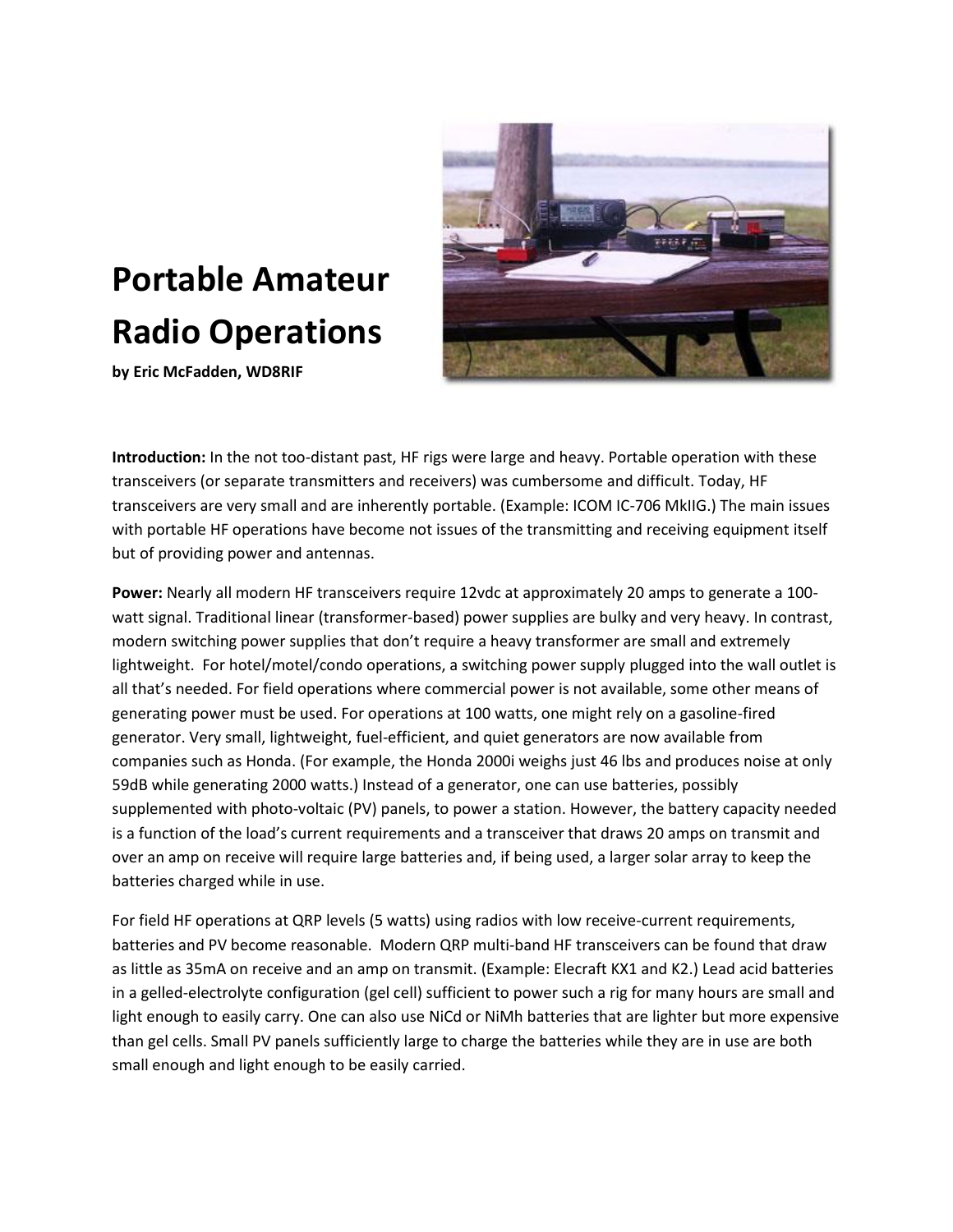#### **Antennas**

Radios and power sources might be small these days, but the same laws of physics apply today as did in the past. These laws of physics require that well-performing antennas for the HF bands be relatively large. The antenna selected for portable use will be a compromise. The antenna deployed will be determined by the operating location (in the field, in a hotel/motel/condo, at an emergency shelter), by the required performance (gain, angle of radiation), by the weight and volume of *stuff* one is willing to carry, and how many people will be available to erect the antenna. A 100' tower with mono-band beams on 10m, 15m, and 20m can be erected in the field and might be the perfect choice for a well-sponsored and well-manned DXpedition but for a weekend camping trip would very probably be overkill and it won't fit in the family car and two adults and two pre-teens can't erect it. A 20m dipole is not the antenna of choice for the aforementioned DXpedition but might be just what's needed for the weekend camping trip and it fits nicely in the family car and the it can be erected by two adults and two preteens.

Portable antennas will usually fall into two categories: horizontal wires and verticals constructed of either wire or rigid metal.

**Wires:** Probably the simplest single-band HF antenna is the 1/2λ dipole fed with coax. For QRP levels, this coax can be the very small but lossy RG-174 if lengths are kept short; for use at the 100 watt level, RG-58 or RG-8X is recommended. The dipole can be supported at the two ends or it can be supported at the center as an inverted-vee with the ends sloping and tied off at the ground. When used on the band it's cut for, no tuner is generally needed with this sort of antenna.

For multi-band use, a doublet as short as a 1/4λ on the lowest frequency of interest and fed with twinlead or ladderline through an antenna tuner can work well. Even at 100 watts, inexpensive TV-type twinlead should work well. For QRP levels, such an antenna can be made with one continuous length of "zip cord": separate the conductors for one-half the required radiator length and either knot it there or use a nylon wire-tie to prevent it from separating further. The resulting "zip cord" feedline will be lossy but is very lightweight and inexpensive and the antenna, since it is one continuous length of wire, will be very strong. The antenna tuner required for this sort of antenna can be manual or automatic. If trees aren't available, a fiberglass mast can be used to support such a doublet in the center as an invertedvee. (See below for more about fiberglass poles.)

If one is willing to carry an antenna tuner, a single end-fed wire can be pressed into service. In general, one should hang at least a 1/4λ of wire for the lowest frequency of interest and results improve if at least one radial is laid on the ground. (Note: at 100 watt power levels, such an antenna might allow RF at the mic or key to be a problem.) A specific variation of the end-fed wire is the W3EDP antenna. The W3EDP is a variation of what used to be called a "Zepp" antenna and consists of an 85' radiator and a 17' counterpoise. The counterpoise is used for 15m, 20m, and 40m and is left off for 80m and 10m. The 85' length was chosen because it allows easy tuning on the traditional (non-WARC) HF bands and places the high-current nodes well away from the operator.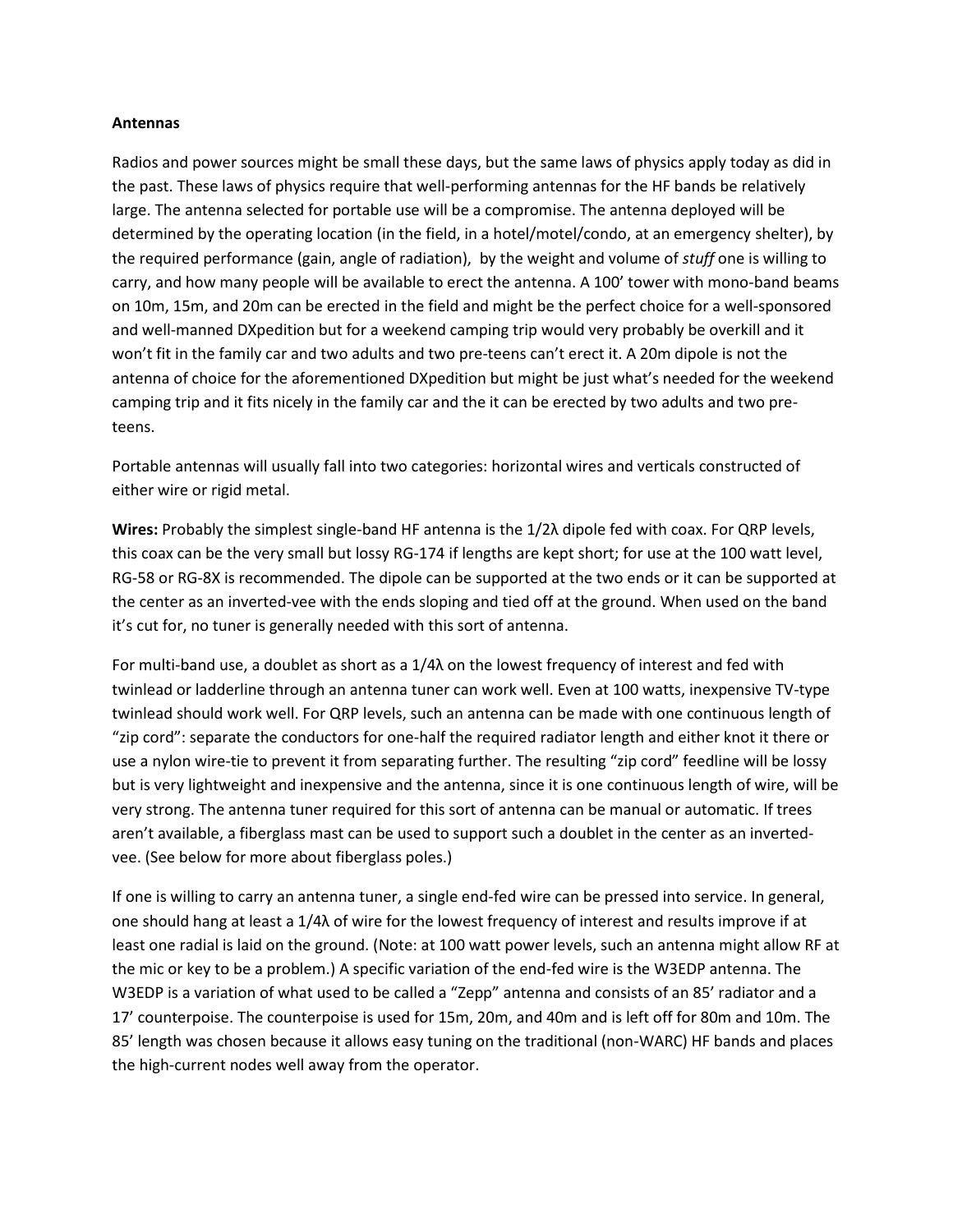For single-band use, one can construct a 1/2λ end-fed wire. Like the traditional 1/2λ dipole, the 1/2λ end-fed is resonant and needs no counterpoise or radials. However, the 1/2λ end-fed presents a very high impedance to the transmitter. A very small and lightweight single-band tuner for use at QRP levels can be built for use with the 1/2λ end-fed wire.

**Verticals:** The classic HF vertical is a 1/4λ of conductor supported vertically and operated over some sort of ground that provides the second-half the circuit. (The 1/4λ vertical can be thought of as half of a 1/2λ dipole, with the high-conductivity earth, salt water, a ground-plane, or a radial system providing the other half.) Full-size mono-band verticals for 10m, 15m, and 20m are relatively small and can be lightweight whether made of wire or aluminum. Full-size verticals for 40m and 80m are, in general, too large to be easily erected for portable use. Vertical antennas can be shortened using added inductance.

For portable use, one can use any of the available mono-band or multi-band HF mobile antennas and operate them against some sort of ground or radial system. Because of the wind-speeds mobile antennas are expected to encounter, these antennas tend to be rugged and, as such, heavier than is required for stationary use. It is important to remember that as an antenna is physically shortened, useful bandwidth decreases; this can become a problem when mobile antennas are used for 40m or 80m.

For portable use, one can also use multi-band trap verticals that are primarily intended for use at home stations. The Hustler 4/5/6-BTV antenna is probably the smallest and least complex antenna of this sort and can easily be pressed into portable service. A base for this sort of antenna can be fashioned that allows the vertical to be self-supporting even without guy wires. If this sort of antenna is to be used near a car or camper, a base that requires the car or camper tire be driven onto it can be used to keep the antenna vertical.

Vertical radiators don't have to be made of rigid aluminum. Copper wire of the appropriate length can be suspended from a tree branch or from a lightweight fiberglass mast and fed against wire radials lying on the ground. The W6MMA vertical uses a 20' *Black Widow* crappie pole to support a length of lightweight wire as the radiator and a low-mounted coil to shorten the antenna enough that even 80m can be covered. (Unfortunately, W6MMA no longer sells the loading coil but something similar can be home-brewed by the enterprising amateur.)

Several fiberglass masts are available commercially that are both longer and more rigid than the abovementioned *Black Widow* crappie pole. Below are examples from Jacktite and MFJ. Note that the 33' length of the MFJ mast is sufficient to support a full-length 40m 1/4λ wire without any sort of loading. Jackite offer shorter versions of these masts and they are also available in high-visibility orange.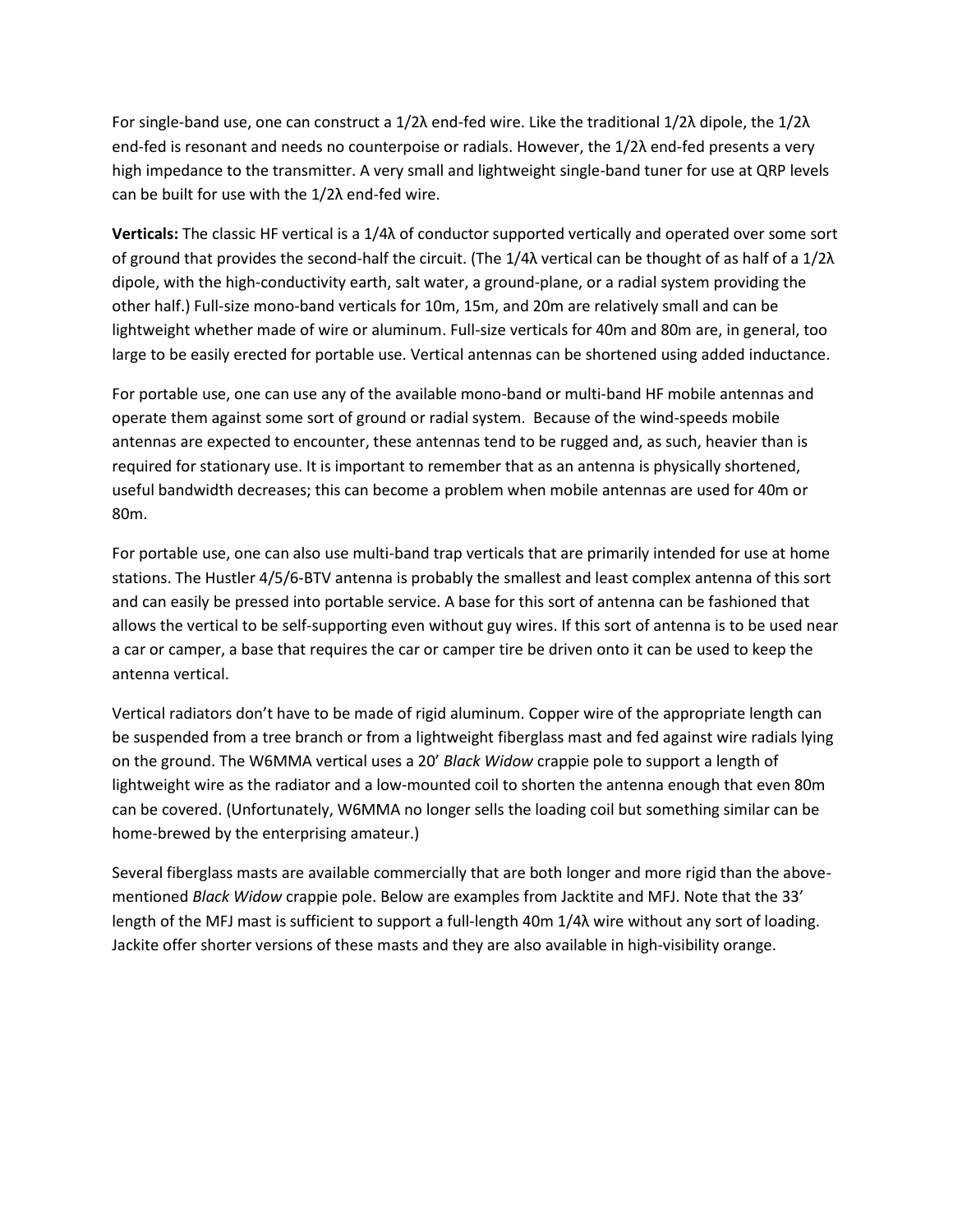

Several commercial portable vertical antennas are offered, three of which are shown below. The 5-BTV home-station antenna is shown for comparison.

## **Commercial vertical antennas:**

## **Hustler 5-BTV**

80m-10m; 25' tall; 17 lbs handles full-legal limit CW/SSB



**Pacific Antenna PAC-12**

60m-10m; less than 1 lb; breaks down into 12" sections handles 100 watts



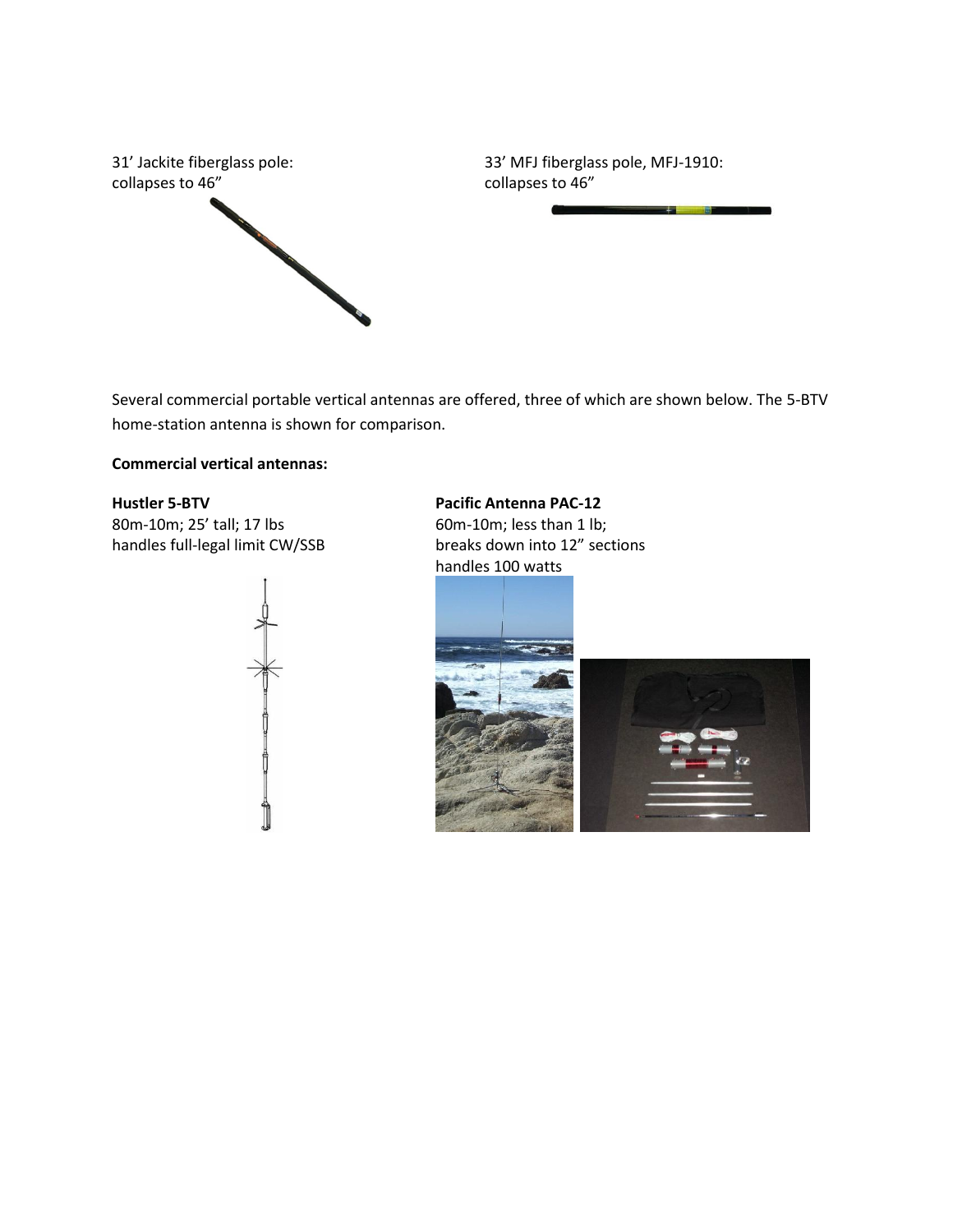

**W6MMA MP-2** 40m-6m; motor-driven tuning handles 300 watts



A hybrid-type product is the BuddiPole system. The BuddiPole can be configured as either a selfstanding vertical antenna or as a self-supporting dipole.

**BuddiPole** portable vertical/dipole system 40m-6m; dipole or vertical configuration collapses to 22" handles 250 watts weighs less than 2 lbs